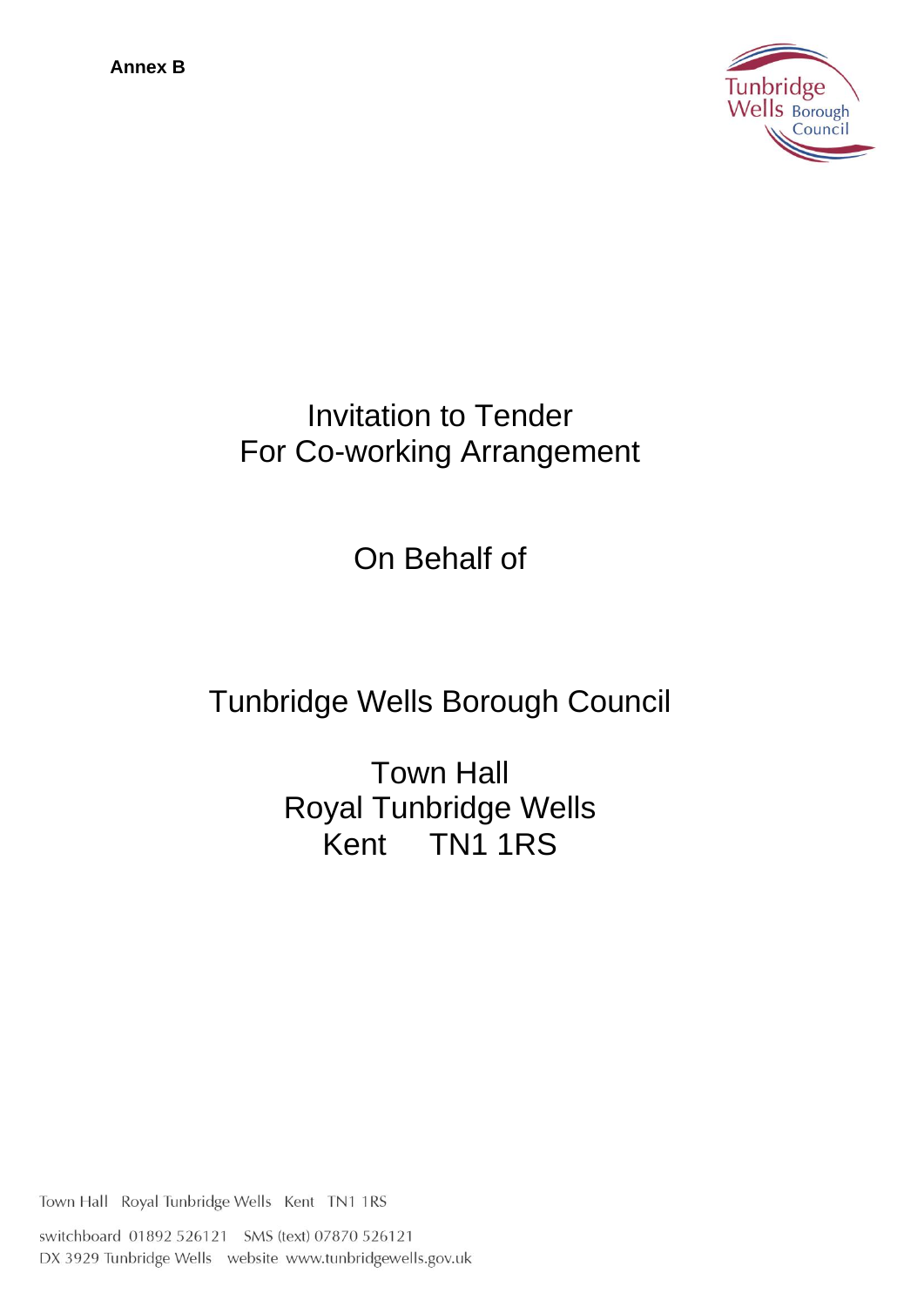## **Annex B**

#### **Introduction:**

An exciting opportunity has arisen for a coworking operator to take a lease of a substantial area of the Town Hall in Tunbridge Wells. Centrally located, served by excellent public transport links. A unique opportunity to be in the very heart of Royal Tunbridge Wells.

Royal Tunbridge Wells occupies a strategic location between London, Brighton and the continent in the heart of the Kent and Sussex Weald. The Town came into being over 400 years ago following the discovery of the Chalybeate Spring and enjoyed its heyday as a fashionable resort in the mid-1700s when it attracted visitors who wished to 'take the waters'.

Royal Tunbridge Wells remains a destination of choice today. Geographically, it sits at the centre of a triangle between London, Brighton and the continent; Demographically, it is in the centre of a large, affluent catchment area; educationally, its residents attain the highest levels of qualifications in Kent; economically, it boasts the highest number of business start-ups and best business survival rates, lowest unemployment rates and strongest proportion of knowledge-based businesses; and environmentally it benefits from great open spaces, an attractive built and natural environment and a wide range of shops, bars and restaurants and cultural, leisure and sporting facilities.

For these reasons, Tunbridge Wells regularly features in 'top 10' lists including: 'best places to live', 'best places to raise a family', 'most vibrant', 'quality of life', 'best place to be a woman' and amongst the best places in the UK for open space, landscape culture and memories and happiness. Nesta lists creative industries in Tunbridge Wells as contributing £313.41 million to the local economy and ranks the Town within the top 20 travel to work areas in the UK.

Royal Tunbridge Wells is a highly supportive, networked town. During the past 18 months, the pandemic has brought out the best in local businesses with them adapting to meet local needs and new methods of delivery and with the Council and residents supporting them in this. In normal times, there are a great many formal and informal networking groups, a varied programme of events and a Business Improvement District which works well with the Council to promote the town, support local businesses and promote the vitality of the town centre.

The Town Hall occupies a fantastic place in the town at the crossroads between the main shopping precinct and the historic areas of the town. It is close to both The Common (256 acres of land including woods, heathland, lakes, ponds and springs with unique sandstone outcrops) and Calverley Grounds with its café, programme of events and Winter Ice Rink. It is also right next to 'The Amelia Scott' – a £21m cultural hub due to open in April 2022 that will be a showcase for learning, culture and the arts attracting up to 500,000 visits each year and 18,000 learners on site.

In short, Royal Tunbridge Wells is a great place to do business – it is a destination town, surrounded by creative, articulate, and well-educated residents with a great range of shops, restaurants and businesses.

Tunbridge Wells Borough Council (TWBC) is inviting suitably experienced and skilled interested parties, to take a lease of some 19,800 ft2 (to be agreed) of office accommodation within the Town Hall, Tunbridge Wells, for the operation and provision of a co-working operation. In addition to the internal areas, the external central courtyard is included for use and operation by the tenderer.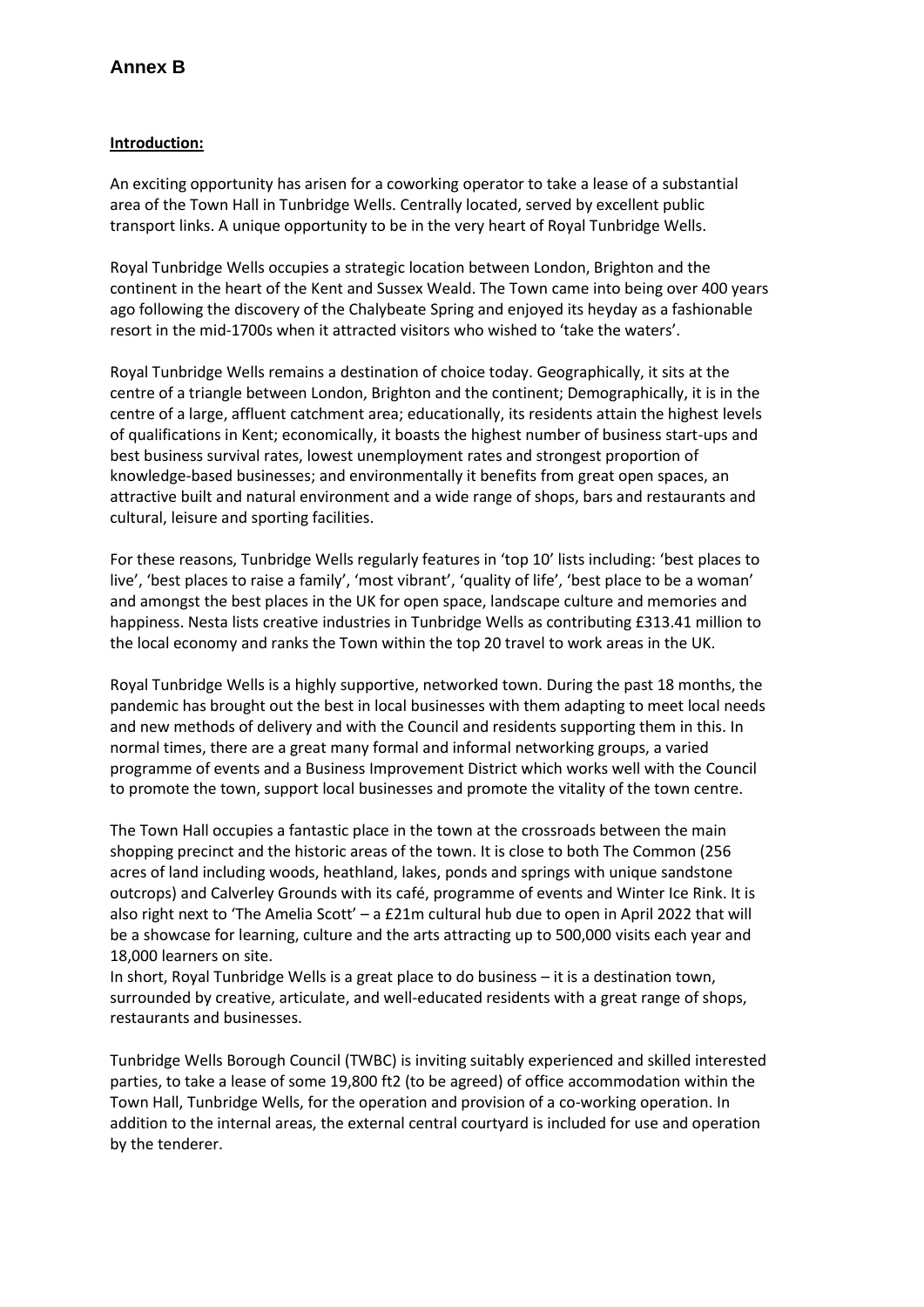The Council have recently reviewed their own office accommodation requirements within the Town Hall. The Council will need to retain initially some 11,400 ft2 for its own accommodation and are looking to lease 19,800 ft2 to a co-working business to provide and manage, flexible working solutions. Longer term strategies for the CCTV control room and reduction in storage are being established which it is expected will increase co-working space over the first few years of the lease arrangements. In addition, the introduction of more flexible Council work practices may see the volume of TWBC office space reduce over the period of a lease.

The Council are willing to offer a lease of up to 15 years or possibly a longer term if the level of capital investment is significant (contracted out of the Landlord and Tenant Act 1954) Heads of Terms to be agreed.

The attached plans show areas outlined in red that the Council are looking to retain from the start of the lease for their own use. [Plans are included in Appendix A]

## **Background**

The pandemic has shown a change to working patterns with many people now working from home. TWBC are keen to become part of this growing market, drawing people back into the town centre and offering the opportunity for start up businesses to grow and have an office / studio base. The Town Hall to is an important strategic asset in its location within the town centre, the Council wish to encourage footfall to the town centre and the continued and best use of a centrally placed asset that is valued by the community, traders, and businesses.

TWBC is looking for a partner with a strong vision supported by a proven track record who will be able to maximise the potential of the site, providing a successful vibrant co-working location.

## **Internal refurbishment**

The Council would wish for the entire building (internal) to be refurbished to a good standard. This is to include the areas that the Council are retaining for their own use. The Council will provide workstations and furniture for their retained areas. Tender submissions should provide full information to the extent and quality of the refurbish proposals, including budget and time scales for the works. The Council would envisage that the whole building is made vacant for a period (excluding CCTV monitoring station – as marked on the plans) to allow the internal works to be carried out in one phase. Tenders should include details of proposed costings and funding.

The tenderer should be responsible for the design, commission, and project management of all capital building works committed as part of this tender.

Consideration will need to include how the project will beneficially contribute to the Councils Corporate Carbon Descent Plan to deliver net zero carbon 2030.

The Town Hall is a listed building and interested parties will need to consider the feasibility of their proposals as regards to listed building regulations. The change of use for the Town Hall will also require planning permission. If any tenderer wishes to ask questions or clarify any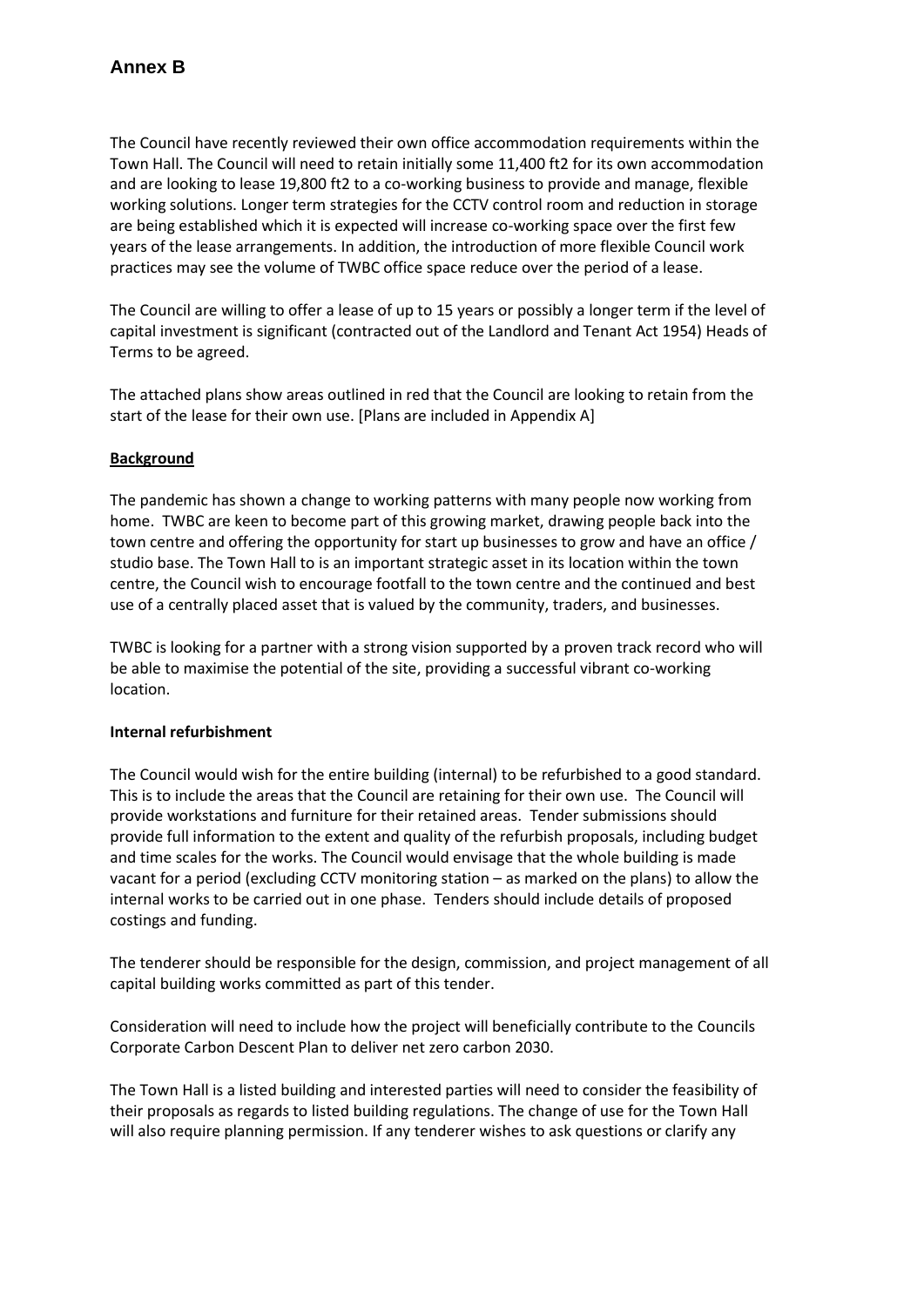aspect of the planning requirements, they are invited to submit their questions via the Kent Business Portal.

The Council will facilitate tours of the Town Hall for interested parties and / or their contractors on the following dates: - 8,9 & 10 November 2021. Access will need to be pre booked. Please ensure that you contact us via the Kent Business Portal to secure an appointment

Attached [Appendix B] are details of planned works and works carried out in previous years. The Council has recently commissioned that the entire roof is replaced, and works are due to be completed in Spring 2022, roofing works will also significantly improve the insulation to the building – full details of the roofing works are contained within the tender pack. The Council have within their Capital bids monies to replace / restore the windows to the town hall, it is envisaged that this work will be completed in Summer 2022.

## **Operation and Management of the Town Hall**

The Council require that the tender bids show detailed information regarding the day-to-day operation of the site. The Council would prefer a single management structure and access arrangements for all users of the building. Including details of opening hours, facility management and management of shared areas. The operation overview will need to show compliance with health and safety and all other statutory regulations. In preparing a management plan for the building, the tenderer will need to give access to the Councils Property and facilities staff / contractors for building inspections and compliance requirements.

The Council are interested to understand how IT could be provided and managed for the entire building as part of this agreement, including the areas occupied by Council Officers. As part of the tender exercise, the Council would wish for interested parties to submit a plan for IT provision. If tenderers require any specific information regarding this provision, they are invited to submit questions or requests via the Kent Business Portal.

The Council have a future diary of planned formal civic meetings for which the Council Chamber and other meeting rooms will be required for use by the Council. Details of an example annual schedule is included within this tender pack. [Appendix C} The Council will need use of the Council Chamber for these dates (some flexibility may be required). The tenderer should provide information on how this requirement can be included. In addition, there may be times where the Council may need the facility of a meeting room and would require a form of priority booking. Tenders should include details of any cost and how this could be accommodated.

## **Details of the Marketing strategy**

The Council would wish to see an outline of the marketing strategy to be used, including details of who the co-working company see as their main clients, split of different type of clients, and offer offices, studio, other space). Details should include predicted rates of occupancy.

The Council are seeking a marketing strategy that will bring fresh and innovative ideas that will raise the aspirations of the Town Hall delivering increased and sustained footfall to the Town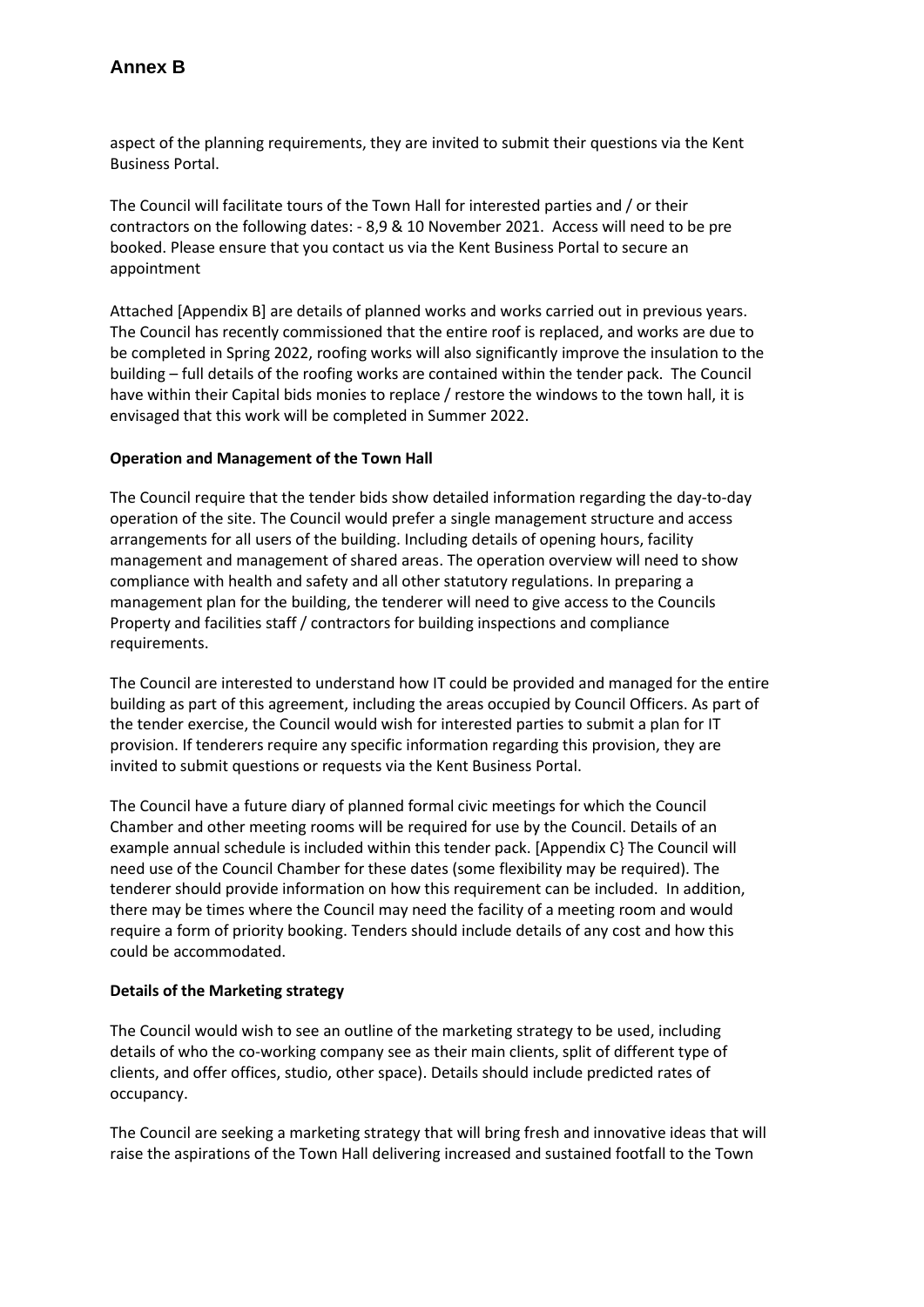Centre and will promote the Town Hall contributing to the Councils Economic Development Strategy.

The Council would wish for the tenderer to work in partnership with the Councils Communications team to ensure all media releases are co-ordinated and in line with TWBC policies.

#### **Business Plan and Financial information**

The tender should provide details of the full business plan, including details of fees charged to site users, predicted growth projections and expenditure, including evidence of the availability of capital expenditure. Details of proposed split with the Council, including methodology for calculating net profit. The tender should include information on the company's management structure.

The tenderer should be willing to work on an open book basis to auditable standards.

## **Engagement with the wider Business community**

The Council are keen for the tenderer to hold regular events that support both the co-working users, but also to engage with other members of the business community. An outline of how the tenderer will develop and encourage business networking and support including engagement with wider existing business support services.

#### **Contract Term:**

The Lease is intended to commence in spring 2022. The minimum lease term will be 15 years although TWBC will consider a longer term in the event that significant capital expenditure is tendered. The Lease terms are to be agreed.

#### **Variant Tenders:**

**All tenderers are required to submit a proposal based on the minimum lease term of 15 years. However, tenderers are invited to submit additional 'variant tenders' if they believe that greater value can be obtained for the Council from a longer lease agreement.**

Tunbridge Wells Borough Council will only accept variant tenders (at its sole discretion) if they meet the minimum specification detailed in the tender specification (or in the absence of defined minimum specification in the tender specification, meet and exceed all criteria of the tender specification).

Variant tenders will be evaluated against the published evaluation criteria.

Variant tenders submitted which do not meet the minimum specification detailed in the tender specification (or in the absence of a defined minimum specification in the tender specification) will be deemed non-compliant and not capable of acceptance by the contracting authority.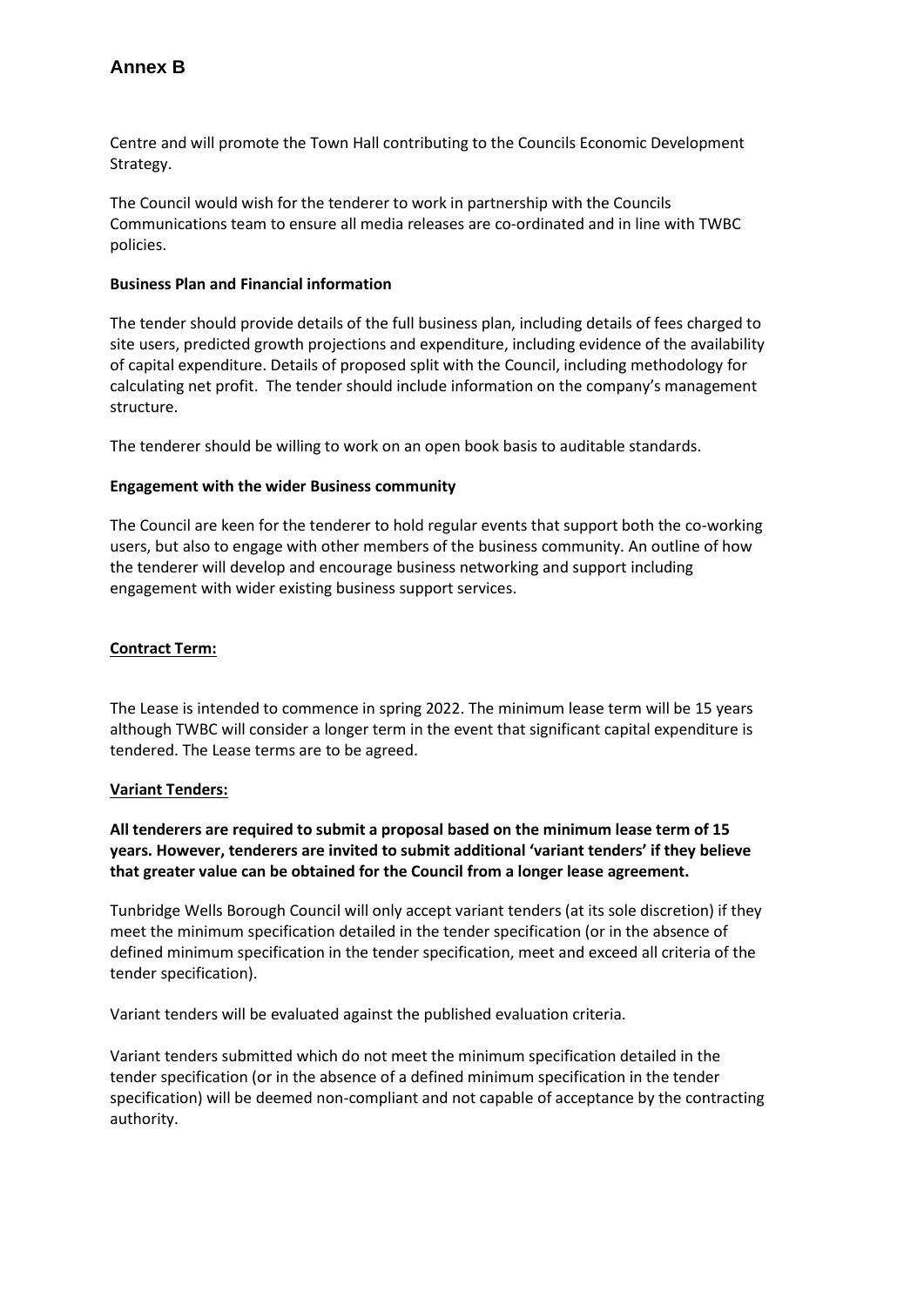The variant bid must be set out in writing as a separate document to the tender, and accompanied by a new commercial proposal document submitted and marked 'variant tender'. For the variant tender offered, the full scope of the proposal, costings, delivery and, or, implementation timetable and/or other proposals must be submitted in accordance with the terms set out in the tender documents.

## **Scope of work and Project timeline:**

Set out below is the procurement timetable which all Tenderers must adhere to. Although TWBC does not intend to depart from the timetable, it reserves the right to do so at any time, in which case Tenderers will adhere to any revised timescales

- Week commencing18 October tender published on portal
- Expressions of Interest to be received by 12 noon1st November
- Site visits of the Town Hall 8,9 & 10 November
- Tender Close 12 noon 29 November
- Tender review commences 30 November
- Interviews advised 3 December
- Panel site visits 7,8 & 9 December
- Panel interviews 13,14 & 15 December
- Internal review and approvals  $w/c$  20<sup>th</sup> December
- Award of contract and start of 10 day standstill period approximately the end of January 2022

## **Evaluation of Responses:**

The tenderer will be expected to provide all necessary materials and personnel to undertake this work on behalf of the Council, and responses will be assessed against the following criteria:

## **Qualitative Assessment Criteria**

## **Requirement 1 - Vision, service, business community engagement and** events **(weighting 15%)**

TWBC is seeking a dynamic partner that will maximise the potential for this site and the wider town centre and community. We are particularly focused on realistic plans for a co-working operation, that encourage footfall, which include for holding exciting events that bring benefit not only to those working from the Town Hall in the co-working provision, but wider business networking opportunities, development, and new skill events.

Please provide the following information to support your proposal:

- A strategic concept vision and innovation document
- A partnership approach statement to working with TWBCs Economic Development Team and other partners
- An ethical compliance statement (to cover items that are not illegal but not in the best image of TWBC, for example (but not limited to) adult entertainment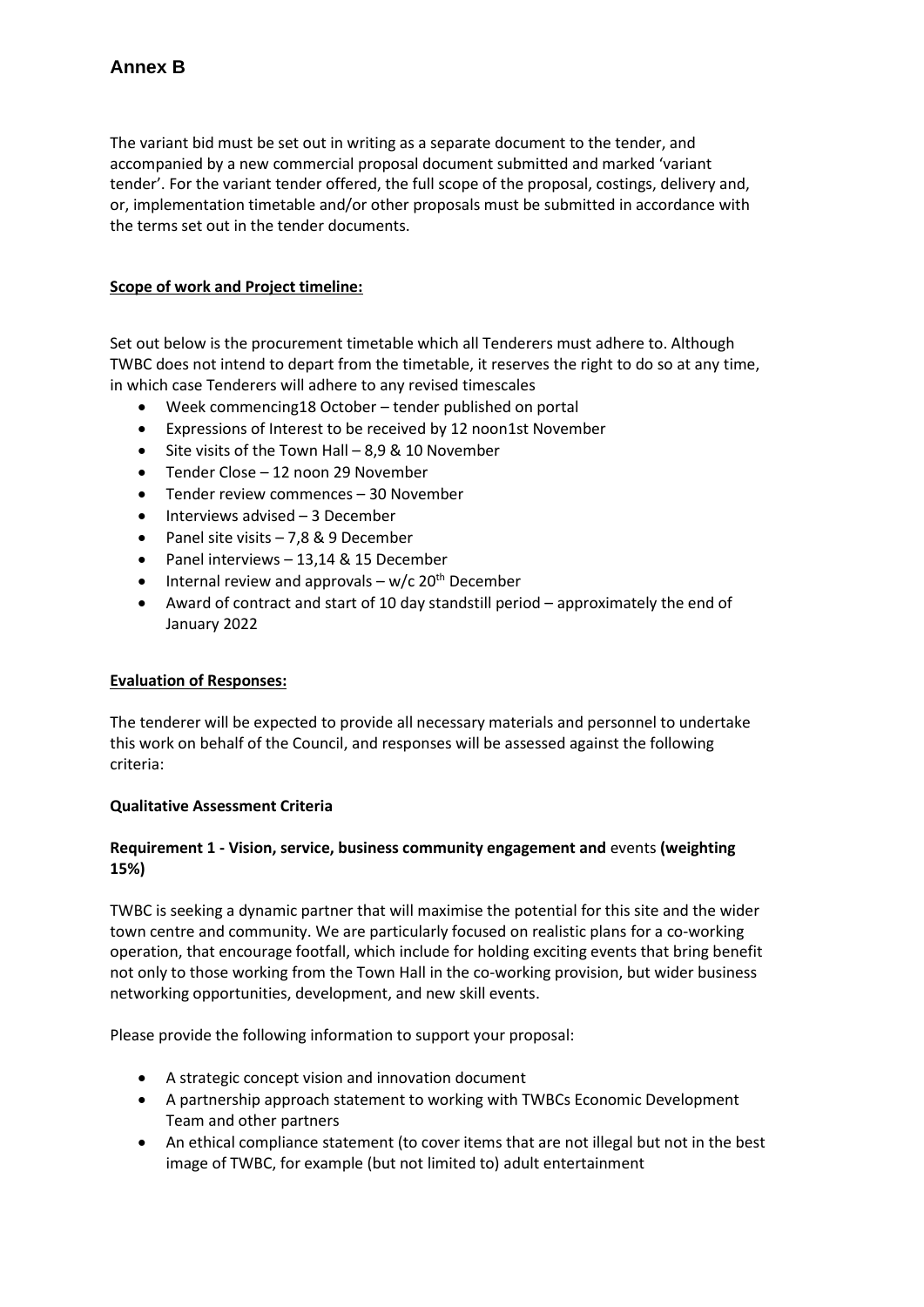- A marketing and communications plan
- A written statement detailing your approach to engaging with, and appointing, local suppliers to provide services as part of this project

### **Each of these elements should be a maximum of 500 words.**

#### **Requirement 2** - **Experience, references, CVs, and Case studies (weighting 10%)**

TWBC will be seeking an experienced partner that can demonstrate that they have the necessary requirements to operate a co-working arrangement. This should include previous experience and a list of case studies that support the credentials of the applicant. Tenderers without a proven track record in co-working development will need to clearly demonstrate that they have the necessary transferable skills and experience to deliver this tender. Case studies should be relevant to the vision of the Town Hall [listed building – part occupied by a Local authority]. Please note that the panel may decide to view established examples that the Tenderer has already developed as part of the process

Please provide evidence of your experience by submitting the following:

- Two detailed case studies from previous projects of this type, with contact details for references **– Maximum 1000 words per case study.**
- CVs of the management team and a management structure diagram
- Details of any joint venture agreements (if any)

#### **Requirement 3 - Building maintenance plan (weighting 10%)**

TWBC is seeking to understand how the internal areas of the Town Hall will be maintained and how issues will be dealt with and to what standards.

Please provide the following information to support your proposal:

- A detailed building maintenance plan and methodology **No restriction on word count**
- A cleaning plan **Maximum 500 words**
- A waste and recycling plan **Maximum 500 words**

#### **Commercial Proposal**

#### **Requirement 4 - Business plan (weighting 25%)**

TWBC is seeking a partner that will maximise the potential for this site and the wider town centre and business community. We are particularly focused on realistic plans for a co-working operation, that encourage footfall, and investment, not just in capital expenditure, but future and wider investment

Please provide the following information to support your proposal: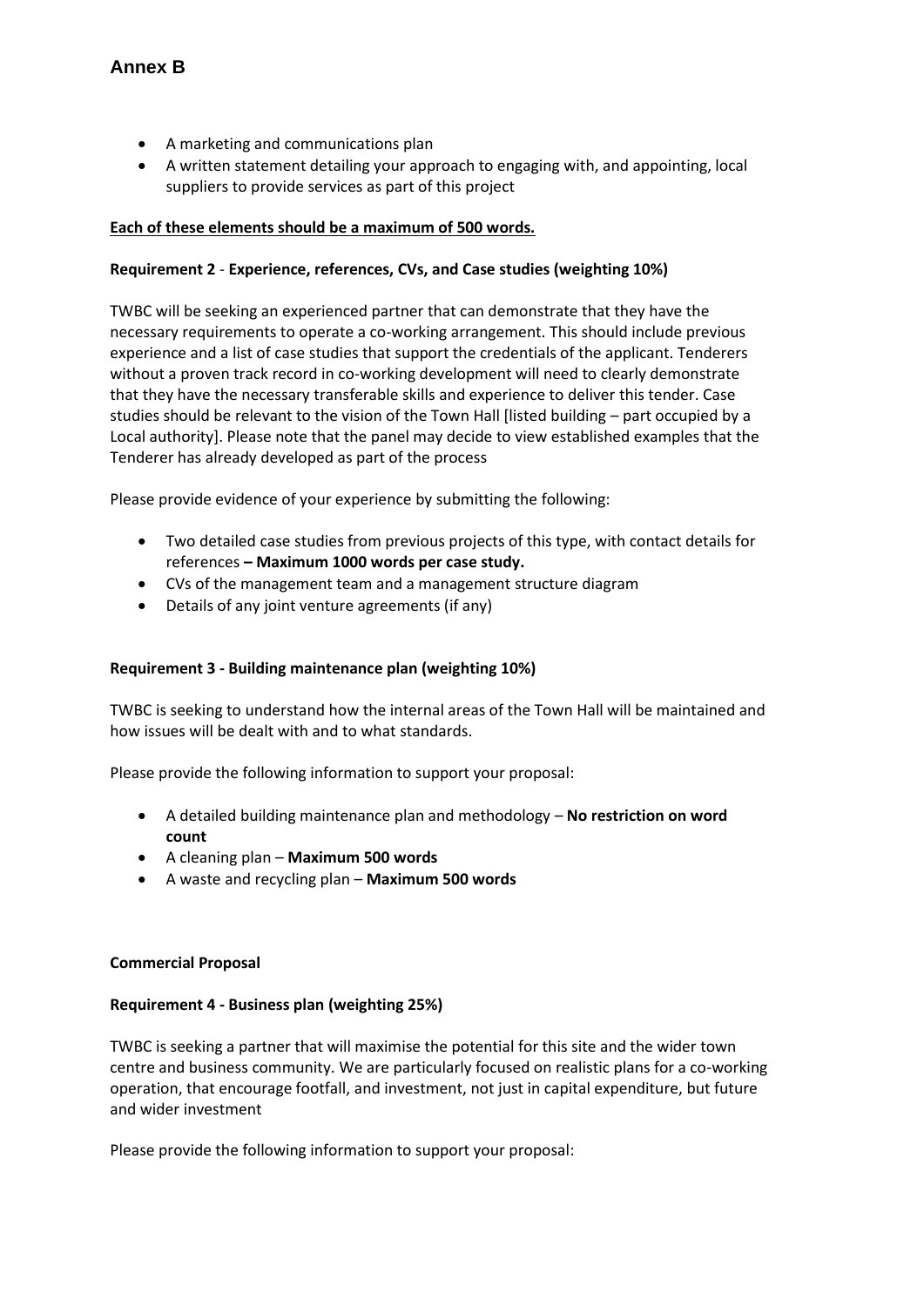• a full business plan including financial projections P&L, cash flow and long-term balance sheet forecasts.

### **Requirement 5 - Level of Capital investment in the first 12 months (Council or Company investment) (weighting 15%)**

The amount capital expenditure in pound sterling that a Tenderer is willing to commit to spending on the town Hall in the first 12 months, together with the proposed length of Lease term (to be no less than 15 years). For the avoidance of doubt this should include refurbishment costs and ongoing maintenance costs. The Council equally recognise that there are two models here and will also consider appraisals where the Council are investing in the refurbishment and in exchange would be seeking enhanced profit payments. Should the Council be required to invest, we would be seeking sureties and a robust business plan to demonstrate the assurance of our financial investment.

Please provide the following to support your proposal:

- The proposed term of the Lease (to be no less than 15 years)
- The level of capital investment to be committed to refurbishment of the Town Hall in the first 12 months, or the level of investment required by the Council
- A proposed schedule of detailed expenditure payment
- Evidence of availability of capital in order to finance the expenditure outlined
- A master plan/design for the refurbishment of the Town Hall, and suitability for planning assessment/listed building consent, if so required

#### **Requirement 6 - Profit Share (weighting 15%)**

Please outline your profit share proposal, with payment to be made to TWBC through an open book accounting procedure. Profits must not be mitigated and should follow standard accountancy practice (details of the formula and procedure to be specified in the submission including methodology for depreciation of assets and the proposed staff and directors' remuneration costs and their increase methodology). TWBC is seeking the full accounting methodology. Weighting will be given to those Tenderers that can guarantee a certain level of income to the Council and maximise net returns to TWBC and use fair methodology.

Please confirm the following information:

- The % profit share to be made available to TWBC
- The full accounting methodology for profit calculation and dividend

Qualitative criteria will be scored out of a possible 5 marks as follows:

| Marks   |                                                                                                                                                             |
|---------|-------------------------------------------------------------------------------------------------------------------------------------------------------------|
| Awarded | Criteria                                                                                                                                                    |
| 0       | Does not meet the requirement. Does not comply and/or insufficient information<br>provided to demonstrate that the Tenderer has the ability, understanding, |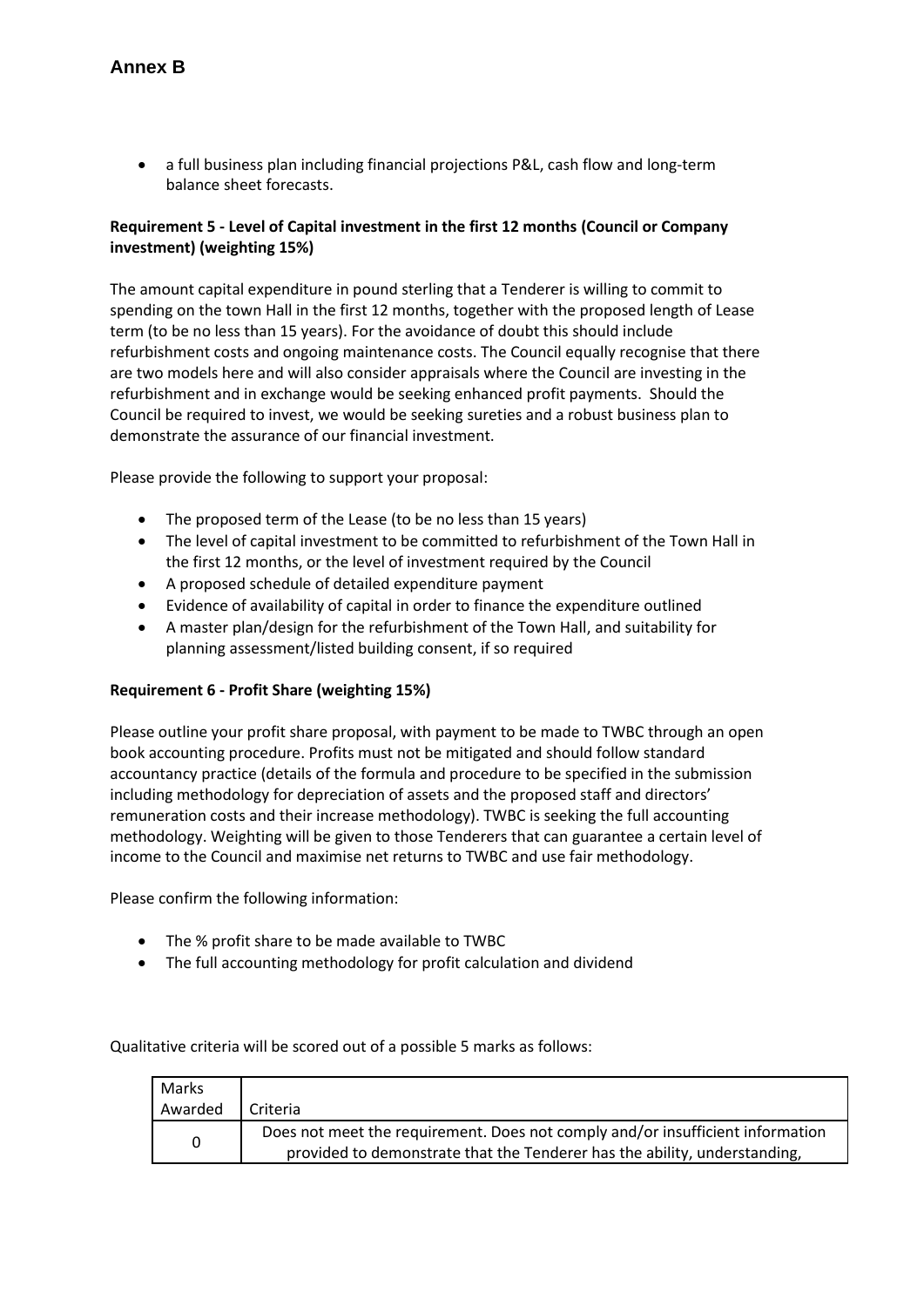|                | experience, skills, resource & quality measures required to provide the<br>supplies/services, with little or no evidence to support the response.                                                                                                                                                                        |
|----------------|--------------------------------------------------------------------------------------------------------------------------------------------------------------------------------------------------------------------------------------------------------------------------------------------------------------------------|
| 1              | Satisfies the requirement with major reservations. Considerable reservations of the<br>Tenderers relevant ability, understanding, experience, skills, resource & quality<br>measures required to provide the supplies/services, with little or no evidence to<br>support the response.                                   |
| $\overline{2}$ | Satisfies the requirement with minor reservations. Some minor reservations of the<br>Tenderers relevant ability, understanding, experience, skills, resource & quality<br>measures required to provide the supplies/services, with little or no evidence to<br>support the response.                                     |
| $\overline{3}$ | Satisfies the requirement. Demonstration by the tenderer of the relevant ability,<br>understanding, experience, skills, resource & quality measures required to provide<br>the supplies/services, with evidence to support the response.                                                                                 |
| $\overline{4}$ | Satisfies the requirement with minor additional benefits. Above average<br>demonstration by the tenderer of the relevant ability, understanding, experience,<br>skills, resource & quality measures required to provide the supplies/services, with<br>evidence to support the response.                                 |
| 5              | Exceeds the requirement. Exceptional demonstration by the tenderer of the relevant<br>ability, understanding, experience, skills, resource & quality measures required to<br>provide the supplies/services. Response identifies factors that will offer potential<br>added value, with evidence to support the response. |

#### **Interview – Weighting 10%**

Following the quality and finance proposal evaluation any contractor that is 10 points or more behind the leader will not be invited to interview. The dates for interviews will be 7,8 &9 December – Companies required for interview will be informed on 3 December. The interview stage will take the form of a presentation followed by a Q&A session and will be scored out of a possible 10 marks (5 marks for the presentation, 5 marks for the Q&A).

#### **Terms & Conditions**

Tenderers are required to submit a draft agreement/proposed draft terms as part of their tender response.

The Council propose a standard commercial lease, the tenant is responsible for internal maintenance repair and insurance. A service charge and percentage based on occupation to be agreed. It is proposed that the initial rent will be £1000 pa.

The Council reserves the right to reject any submission with terms that are not considered acceptable, or that are onerous to the Council and its objectives.

The Lease will be excluded from the operation of sections 24 to 28 (inclusive) of the Landlord and Tenant Act 1954, in accordance with the provisions of section 38A of that Act and the relevant schedules of The Regulatory Reform (Business Tenancies) (England and Wales) Order 2003 contracted out of the Landlord and Tenant Act 1954. Tenderers must confirm that they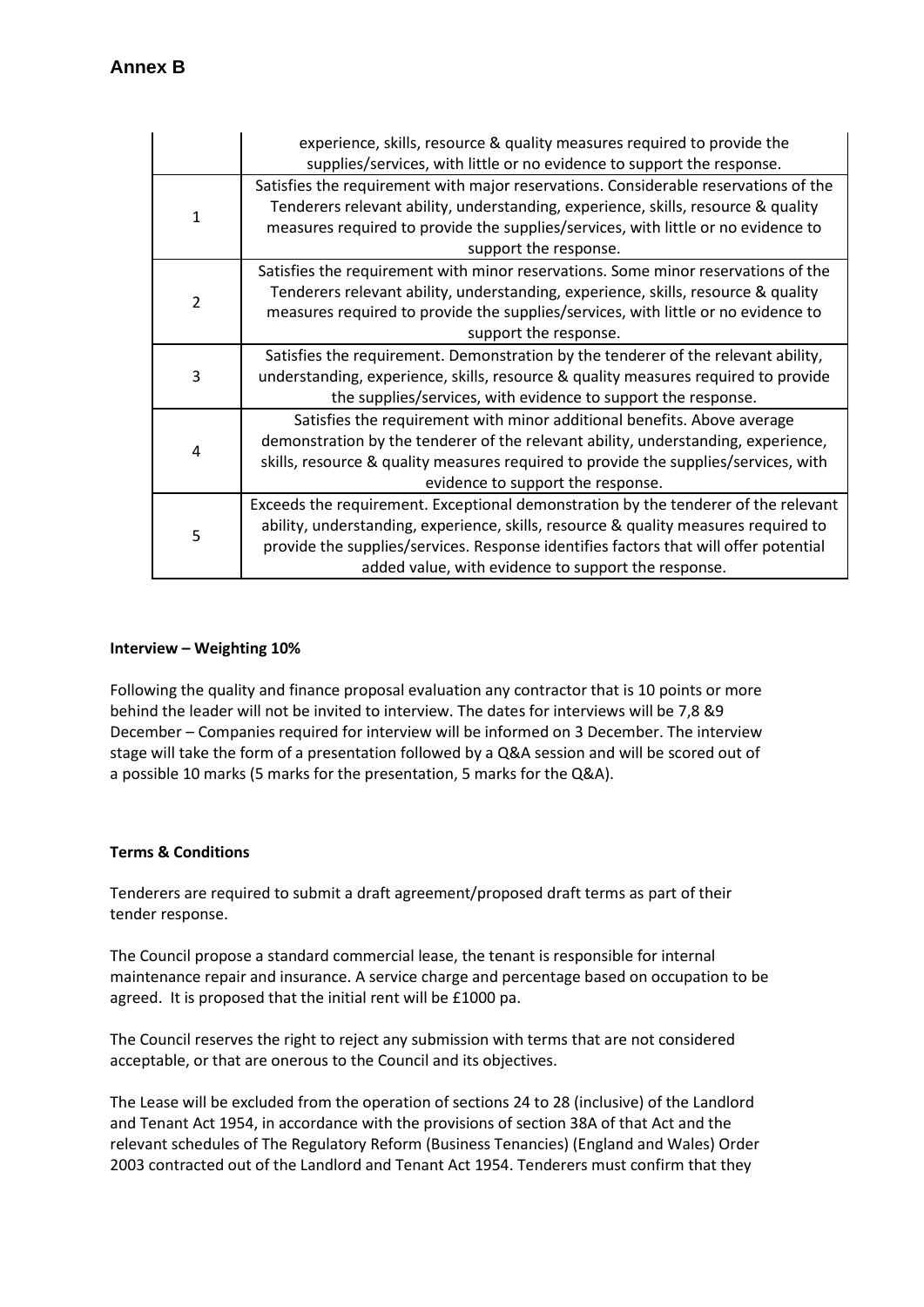will return the necessary statutory declaration required to exclude the Lease from the Landlord and Tenant Act

**In the event of additional co-working opportunities being identified during the normal operation of this contract, the Council reserves the right to award these opportunities directly to the winning tenderer. This will be subject to an acceptable commercial proposal being received. If this is not forthcoming, the Council will seek alternative proposals for the additional opportunities.**

#### **Key Dates & Timeline for Procurement**

Tender release: **week commencing 18 October 2021** Expression of Interest Deadline: **12:00pm 1 November 2021** Deadline for submission of completed tenders: **12:00pm 29 November 2021** Evaluation: **30 November 2021** Interviews: **13,14 & 15 December 2021** Appointment of contractor: **approximately end of January 2022**

#### **Instructions for Submission**

The Kent Business Portal eProcurement system will be used to facilitate the secure interchange of documents. All communication should be made via this system. Your response must be submitted electronically into the same tender box that you used to retrieve the original documents, duly completed, and signed before the deadline and when the tender box closes at:

#### **12:00pm 29 November 2021.**

## ITT Documents

Tunbridge Wells Borough Council invites Contractors to submit their Responses in accordance with the instructions set out in this document.

This document provides Contractors with sufficient information to enable them to provide a compliant response to this ITT (including providing templates where relevant); it sets out the Evaluation Criteria that will be used to evaluate the responses and explains the administrative arrangements for the receipt of Responses, and how the winning bidder will be selected.

While the information contained within this Document is believed to be correct at the time of issue, the Council and its advisors will not accept any liability, for its accuracy, adequacy or completeness, nor will any express or implied warranty be given. This exclusion extends to liability in relation to any statement, opinion or conclusion contained in, or any omission from, this document or other papers (including its Appendices) and in respect of any other written or oral communication transmitted (or otherwise made available) to any Contractor. No